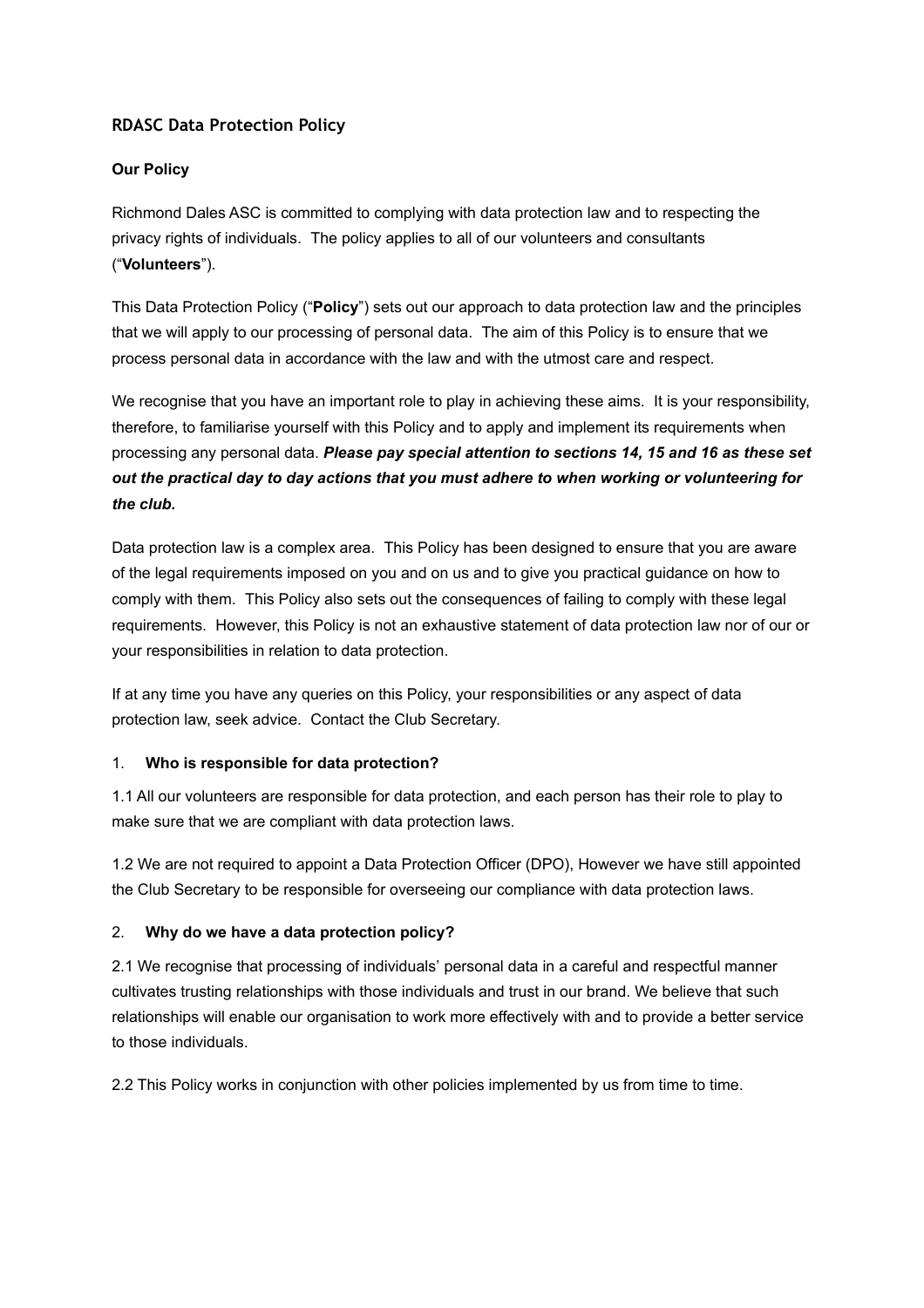### 3. **Status of this Policy and the implications of breach.**

3.1 Any breaches of this Policy will be viewed very seriously. All Volunteers must read this Policy carefully and make sure they are familiar with it. Breaching this Policy is a disciplinary offence and may be dealt with under our Disciplinary Procedure.

3.2 If you do not comply with Data Protection Laws and/or this Policy, then you are encouraged to report this fact immediately to the Club Secretary. This self-reporting will be taken into account in assessing how to deal with any breach, including any non-compliance which may pre-date this Policy coming into force.

3.3 Also if you are aware of or believe that any other representative of ours is not complying with Data Protection Laws and/or this Policy you should report it in confidence to the Club Secretary. Our Whistleblowing Procedure will apply in these circumstances and you may choose to report any noncompliance or breach through our confidential whistleblowing reporting facility.

### 4. **Other consequences**

4.1 There are a number of serious consequences for both yourself and us if we do not comply with Data Protection Laws. These include:

### 4.1.1 For you:

4.1.1.1 **Disciplinary action:** If you are a parent or member, your terms and conditions of your membership require you to comply with our policies. Failure to do so could lead to disciplinary action including dismissal. Where you are a volunteer, failure to comply with our policies could lead to termination of your volunteering position with us.

**Criminal sanctions:** Serious breaches could potentially result in criminal liability.

**Investigations and interviews**: Your actions could be investigated and you could be interviewed in relation to any non-compliance.

4.1.2 For the organisation:

**Criminal sanctions:** Non-compliance could involve a criminal offence.

4.1.2.2 **Civil Fines:** These can be up to Euro 20 million or 4% of group worldwide turnover whichever is higher.

4.1.2.3 **Assessments, investigations and enforcement action**: We could be assessed or investigated by, and obliged to provide information to, the Information Commissioner on its processes and procedures and/or subject to the Information Commissioner's powers of entry, inspection and seizure causing disruption and embarrassment.

4.1.2.4 **Court orders:** These may require us to implement measures or take steps in relation to, or cease or refrain from, processing personal data.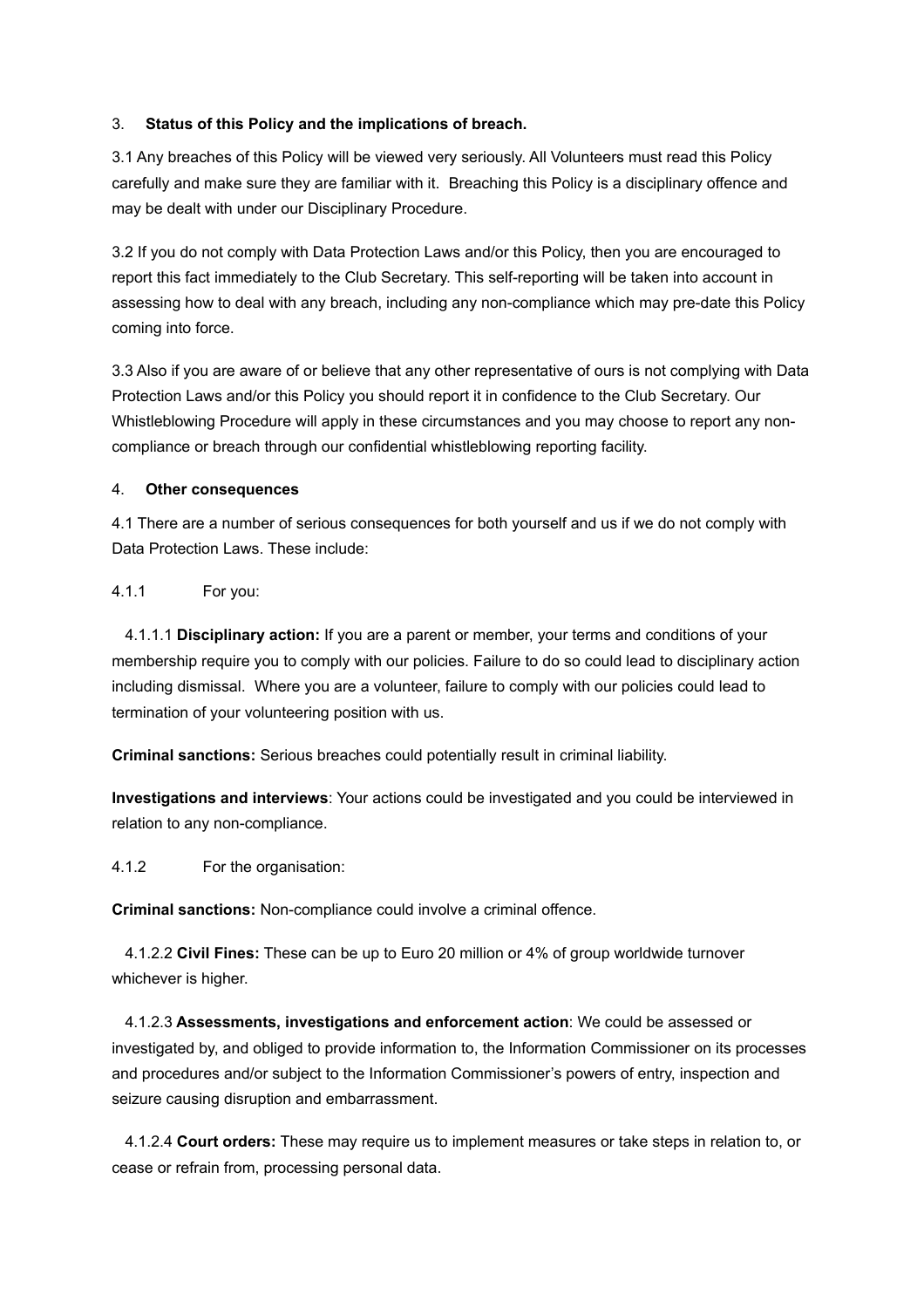4.1.2.5 **Claims for compensation:** Individuals may make claims for damage they have suffered as a result of our non-compliance.

4.1.2.6 **Bad publicity:** Assessments, investigations and enforcement action by, and complaints to, the Information Commissioner quickly become public knowledge and might damage our brand. Court proceedings are public knowledge.

4.1.2.7 **Loss of business:** Prospective members, participants, players, customers, suppliers and contractors might not want to deal with us if we are viewed as careless with personal data and disregarding our legal obligations.

4.1.2.8 **Use of management time and resources:** Dealing with assessments, investigations, enforcement action, complaints, claims, etc takes time and effort and can involve considerable cost.

#### 5. **Data protection laws**

5.1 The Data Protection Act 1998 ("**DPA**") applies to any personal data that we process, and from 25th May 2018 this will be replaced by the General Data Protection Regulation (**GDPR**) and the Data Protection Act 2018 ("**DPA 2018**") (together "**Data Protection Laws**") and then after Brexit the UK will adopt laws equivalent to these Data Protection Laws.

5.2 This Policy is written as though GDPR and the DPA 2018 are both in force, i.e. it states the position as from 25th May 2018.

5.3 The Data Protection Laws all require that the personal data is processed in accordance with the Data Protection Principles (on which see below) and gives individuals rights to access, correct and control how we use their personal data (on which see below).

#### 6. **Key words in relation to data protection**

6.1 **Personal data** is data that relates to a living individual who can be identified from that data (or from that data and other information in or likely to come into our possession). That living individual might be an employee, customer, prospective customer, supplier, contractor or contact, and that personal data might be written, oral or visual (e.g. CCTV).

6.2 **Identifiable** means that the individual can be distinguished from a group of individuals (although the name of that individual need not be ascertainable). The data might identify an individual on its own (e.g. if a name or video footage) or might do if taken together with other information available to or obtainable us (e.g. a job title and company name).

6.3 **Data subject** is the living individual to whom the relevant personal data relates.

**Processing** is widely defined under data protection law and generally any action taken by us in respect of personal data will fall under the definition, including for example collection, modification, transfer, viewing, deleting, holding, backing up, archiving, retention, disclosure or destruction of personal data, including CCTV images.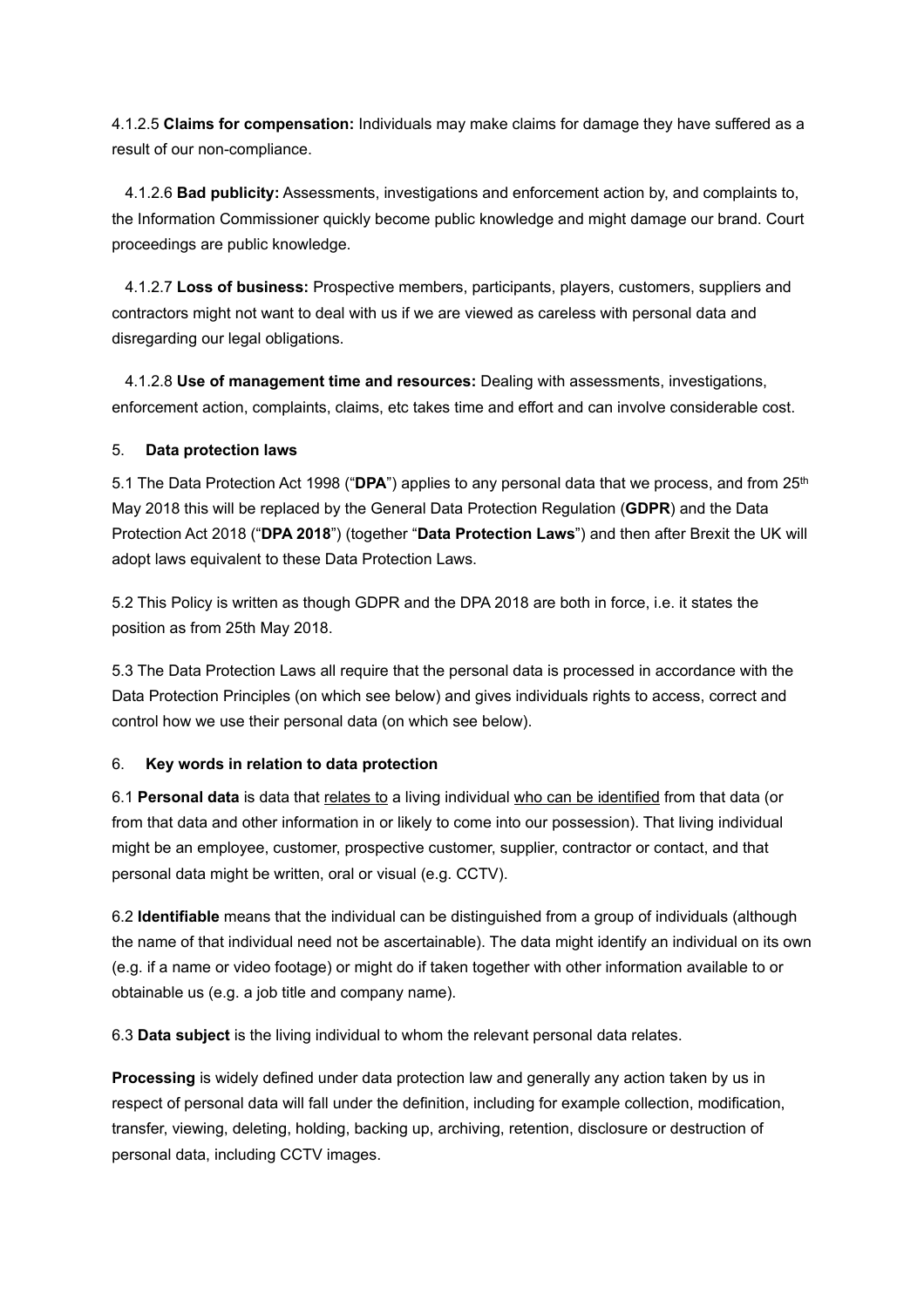**Data controller** is the person who decides how personal data is used, for example we will always be a data controller in respect of personal data relating to our employees.

6.6 **Data processor** is a person who processes personal data on behalf of a data controller and only processes that personal data in accordance with instructions from the data controller, for example an outsourced payroll provider will be a data processor.

### 7. **Personal data**

7.1 Data will relate to an individual and therefore be their personal data if it:

7.1.1 identifies the individual. For instance, names, addresses, telephone numbers and email addresses;

7.1.2 its content is about the individual personally. For instance, medical records, credit history, a recording of their actions, or contact details;

7.1.3 relates to property of the individual, for example their home, their car or other possessions;

7.1.4 it could be processed to learn, record or decide something about the individual (or this is a consequence of processing). For instance, if you are able to link the data to the individual to tell you something about them, this will relate to the individual (e.g. salary details for a post where there is only one named individual in that post, or a telephone bill for the occupier of a property where there is only one occupant);

7.1.5 is biographical in a significant sense, that is it does more than record the individual's connection with or involvement in a matter or event which has no personal connotations for them. For instance, if an individual's name appears on a list of attendees of an organisation meeting this may not relate to the individual and may be more likely to relate to the company they represent;

7.1.6 has the individual as its focus, that is the information relates to the individual personally rather than to some other person or a transaction or event he was involved in. For instance, if a work meeting is to discuss the individual's performance this is likely to relate to the individual;

7.1.7 affects the individual's privacy, whether in their personal, family, organisation or professional capacity, for instance, email address or location and work email addresses can also be personal data;

7.1.8 is an expression of opinion about the individual; or

7.1.9 is an indication of our (or any other person's) intentions towards the individual (e.g. how a complaint by that individual will be dealt with).

7.2 Information about companies or other legal persons who are not living individuals is not personal data. However, information about directors, shareholders, officers and employees, and about sole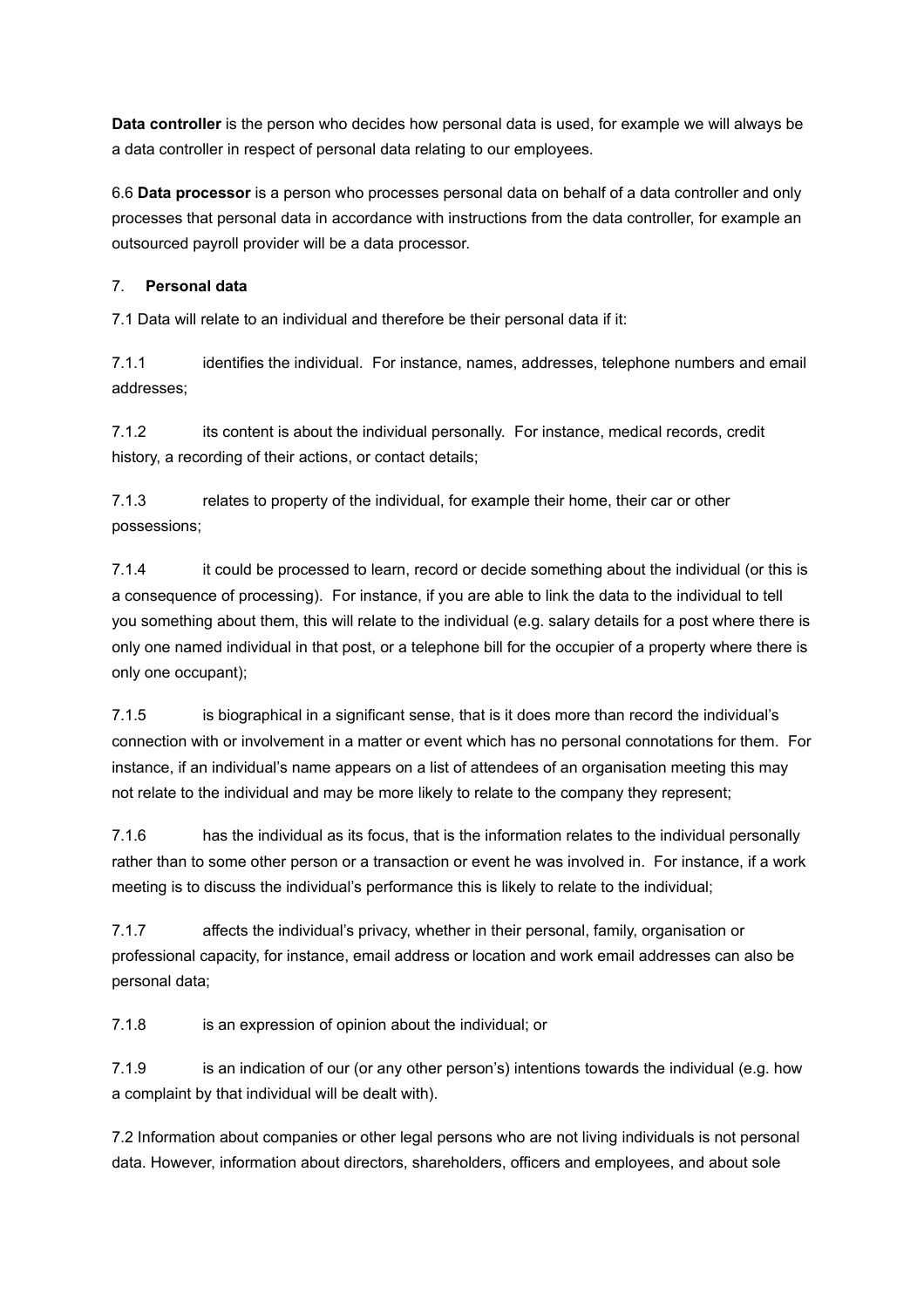traders or partners, is often personal data, so business related information can often be personal data.

7.3 Examples of information likely to constitute personal data:

7.3.1 Unique names;

- 7.3.2 Names together with email addresses or other contact details;
- 7.3.3 Job title and employer (if there is only one person in the position);
- 7.3.4 Video and photographic images;
- 7.3.5 Information about individuals obtained as a result of Safeguarding checks;
- 7.3.6 Medical and disability information;
- 7.3.7 CCTV images;
- 7.3.8 Member profile information (e.g. marketing preferences); and

7.3.9 Financial information and accounts (e.g. information about expenses and benefits entitlements, income and expenditure).

#### 8. **Lawful basis for processing**

8.1 For personal data to be processed lawfully, we must be processing it on one of the legal grounds set out in the Data Protection Laws.

8.2 For the processing of ordinary personal data in our organisation these may include, among other things:

8.2.1 the data subject has given their consent to the processing (perhaps on their membership application form or when they registered on the club's website)

8.2.2 the processing is necessary for the performance of a contract with the data subject (for example, for processing membership subscriptions);

8.2.3 the processing is necessary for the legitimate interest reasons of the data controller or a third party (for example, keeping in touch with members, players, participants about competition dates, upcoming fixtures or access to club facilities).

#### 9. **Special category data**

9.1 Special category data under the Data Protection Laws is personal data relating to an individual's race, political opinions, health, religious or other beliefs, trade union records, sex life, biometric data and genetic data.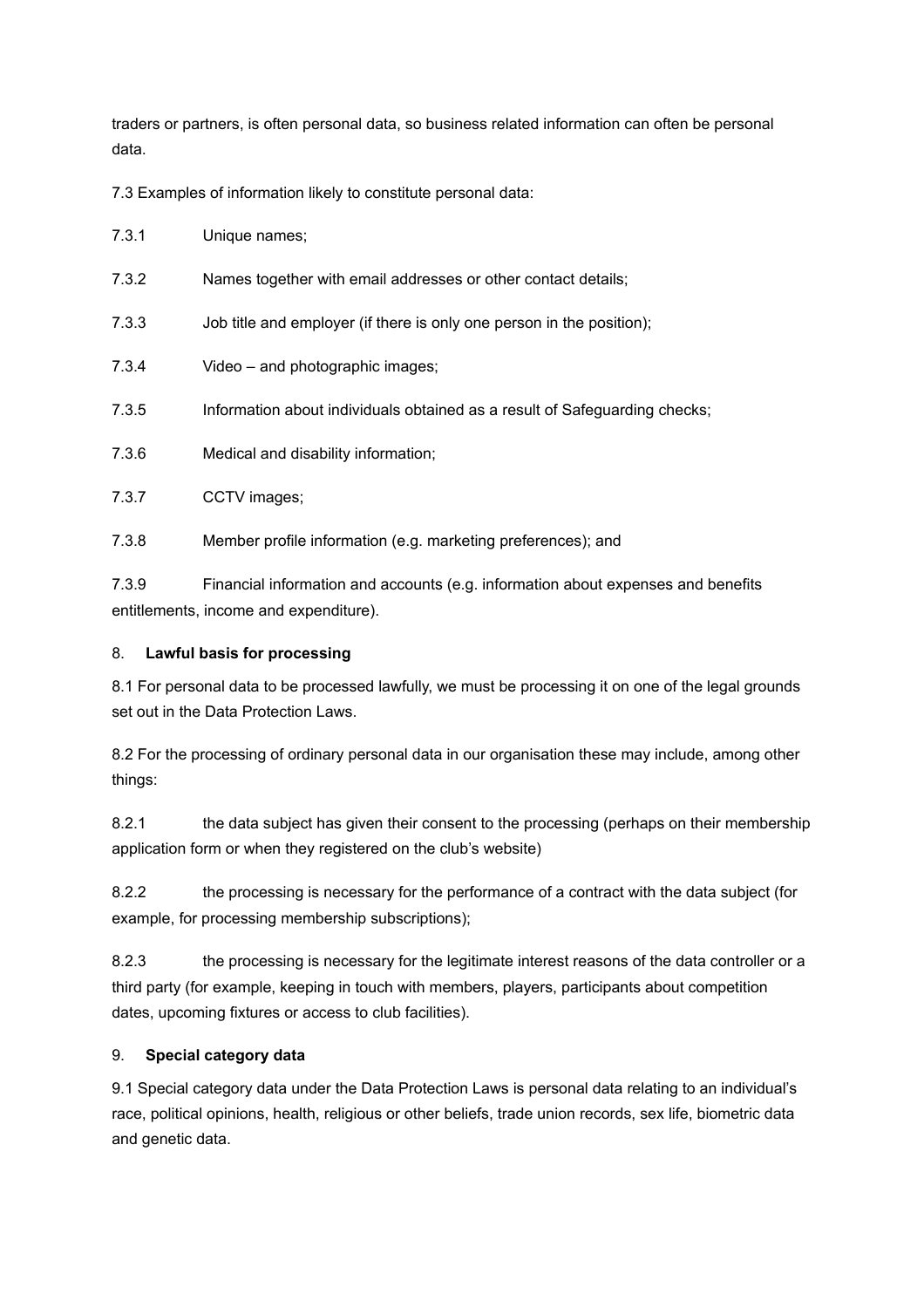9.2 Under Data Protection Laws this type of information is known as special category data and criminal records history becomes its own special category which is treated for some parts the same as special category data. Previously these types of personal data were referred to as sensitive personal data and some people may continue to use this term.

9.3 To lawfully process special categories of personal data we must also ensure that either the individual has given their explicit consent to the processing or that another of the following conditions has been met:

9.3.1 the processing relates to information manifestly made public by the data subject;

9.3.2 the processing is necessary for the purpose of establishing, exercising or defending legal claims; or

9.4 To lawfully process personal data relating to criminal records and history there are even more limited reasons, and we must either:

9.4.1 ensure that either the individual has given their explicit consent to the processing; or

9.4.2 ensure that our processing of those criminal records history is necessary under a legal requirement imposed upon us.

9.5 We would normally only expect to process special category personal data or criminal records history data for e.g. monitoring performance, drug and alcohol testing, health and safety requirements, safeguarding checks, etc.

9.6 When do we process personal data?

9.7 Virtually anything we do with personal data is processing including collection, modification, transfer, viewing, deleting, holding, backing up, archiving, retention, disclosure or destruction. So even just storage of personal data is a form of processing. We might process personal data using computers or manually by keeping paper records.

9.8 Examples of processing personal data might include:

- 9.8.1 Using personal data to correspond with members;
- 9.8.2 Holding personal data in our databases or documents; and
- 9.8.3 Recording personal data in personnel or member files.

#### 10. **Outline**

- 10.1 The main themes of the Data Protection Laws are:
- 10.1.1 good practices for handling personal data;
- 10.1.2 rights for individuals in respect of personal data that data controllers hold on them; and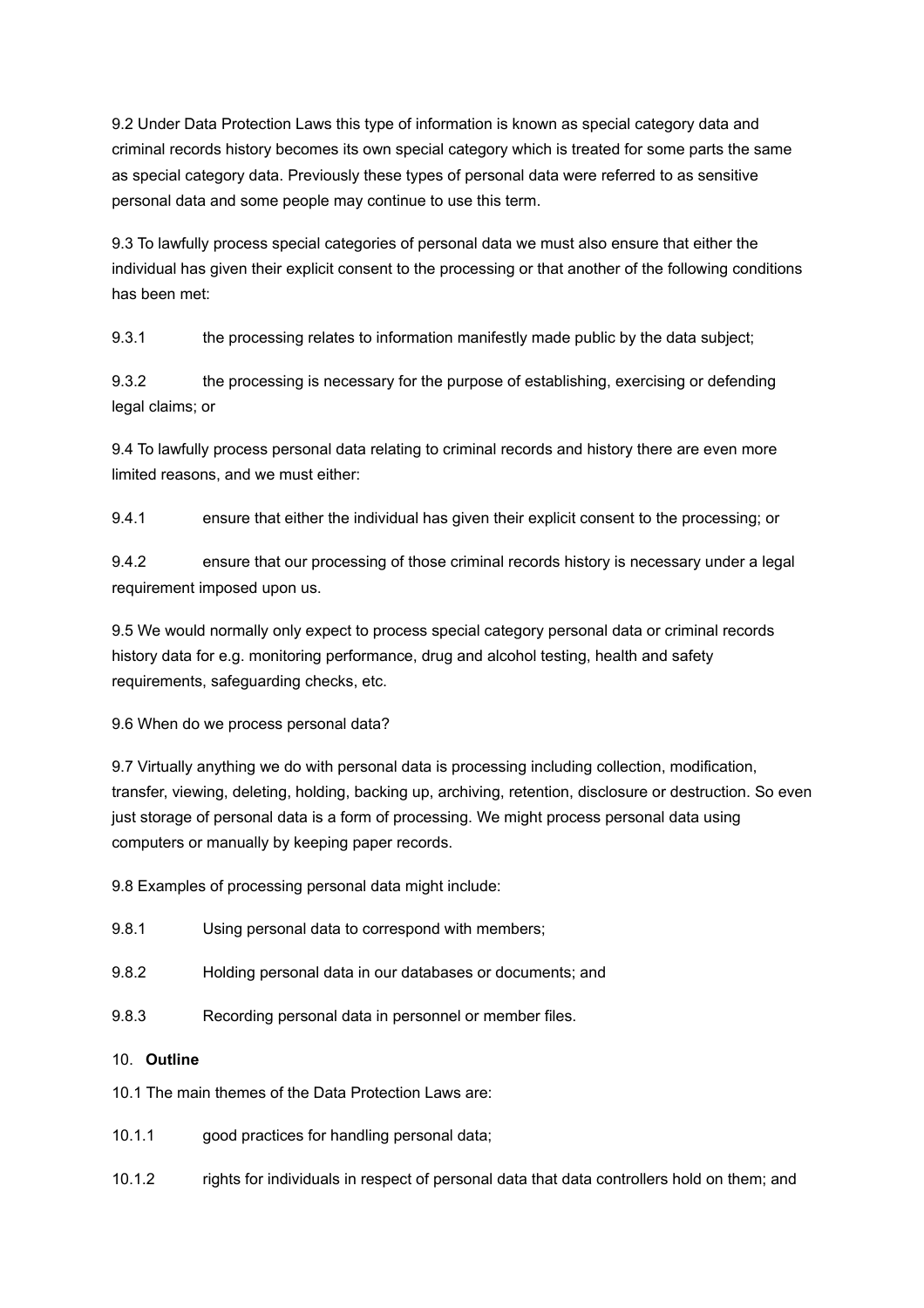10.1.3 being able to demonstrate compliance with these laws.

10.2 In summary, data protection law requires each data controller to:

10.2.1 only process personal data for certain purposes;

10.2.2 process personal data in accordance with the 6 principles of 'good information handling' (including keeping personal data secure and processing it fairly and in a transparent manner);

10.2.3 provide certain information to those individuals about whom we process personal data which is usually provided in a privacy notice, for example you will have received one of these from us as one of our members.

10.2.4 respect the rights of those individuals about whom we process personal data (including providing them with access to the personal data we hold on them); and

10.3 Every member has an important role to play in achieving these aims. It is your responsibility, therefore, to familiarise yourself with this Policy.

10.4 Data protection law in the UK is enforced by the Information Commissioner's Office ("**ICO**"). The ICO has extensive powers.

#### 11. **Data protection principles**

11.1 The Data Protection Laws set out 6 principles for maintaining and protecting personal data, which form the basis of the legislation. All personal data must be:

11.1.1 processed lawfully, fairly and in a transparent manner and only if certain specified conditions are met;

11.1.2 collected for specific, explicit and legitimate purposes, and not processed in any way incompatible with those purposes ("purpose limitation");

11.1.3 adequate and relevant, and limited to what is necessary to the purposes for which it is processed ("data minimisation");

11.1.4 accurate and where necessary kept up to date;

11.1.5 kept for no longer than is necessary for the purpose ("12 months");

11.1.6 processed in a manner that ensures appropriate security of the personal data using appropriate technical and organisational measures ("integrity and security").

#### 12. **Data subject rights**

12.1 Under Data Protection Laws individuals have certain rights (**Rights**) in relation to their own personal data. In summary these are: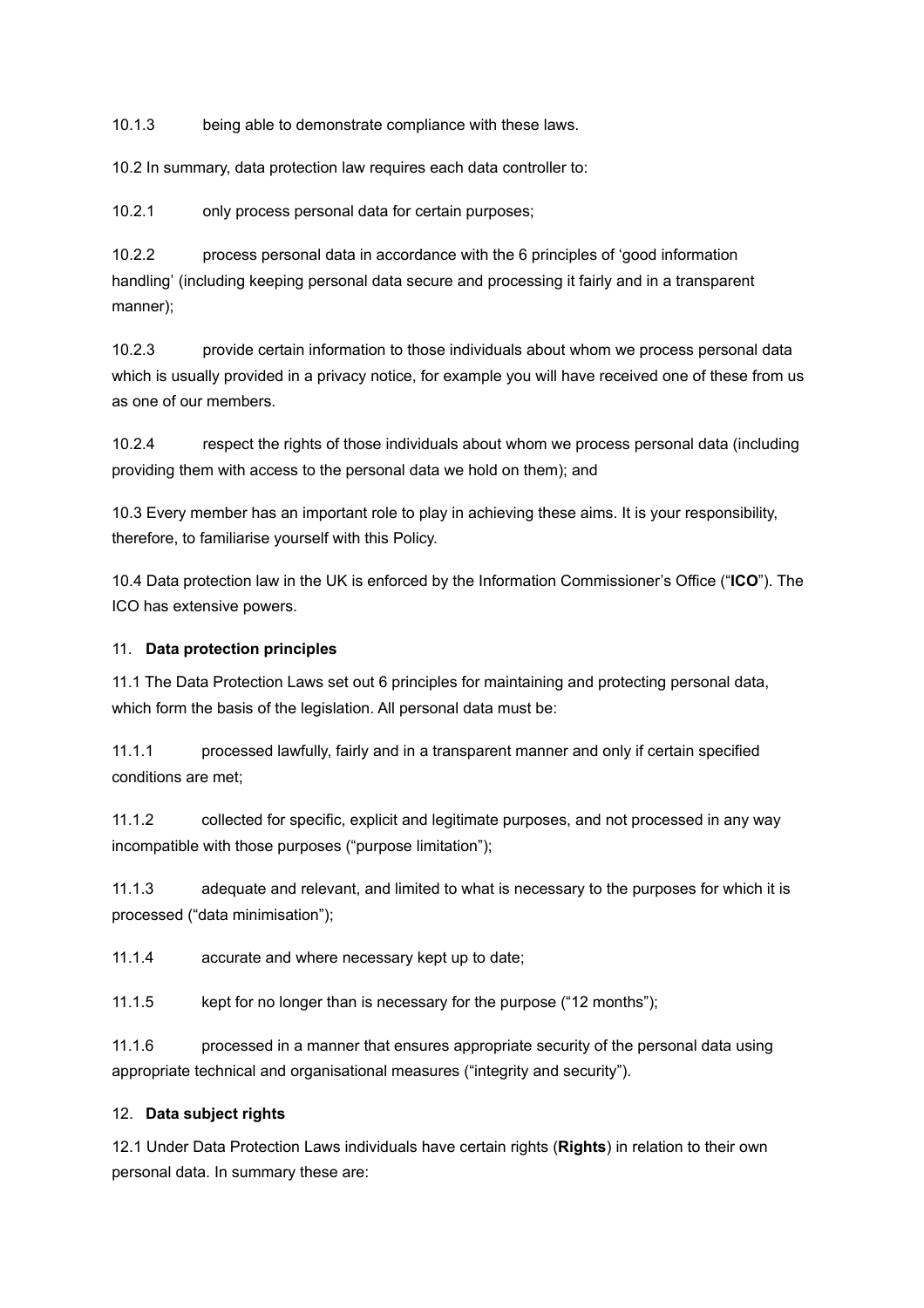12.1.1 The rights to access their personal data, usually referred to as a subject access request

12.1.2 The right to have their personal data rectified;

12.1.3 The right to have their personal data erased, usually referred to as the right to be forgotten;

| 12.1.4 | The right to restrict processing of their personal data;      |
|--------|---------------------------------------------------------------|
| 12.1.5 | The right to object to receiving direct marketing materials;  |
| 12.1.6 | The right to portability of their personal data;              |
| 12.1.7 | The right to object to processing of their personal data; and |
|        |                                                               |

12.1.8 The right to not be subject to a decision made solely by automated data processing.

12.2 The exercise of these Rights may be made in writing, including email, and also verbally and should be responded to in writing by us (if we are the relevant data controller) without undue delay and in any event within one month of receipt of the request. That period may be extended by two further months where necessary, taking into account the complexity and number of the requests. We must inform the individual of any such extension within one month of receipt of the request, together with the reasons for the delay.

12.3 Where the data subject makes the request by electronic form means, any information is to be provided by electronic means where possible, unless otherwise requested by the individual.

12.4 If we receive the request from a third party (e.g. a legal advisor), we must take steps to verify that the request was, in fact, instigated by the individual and that the third party is properly authorised to make the request. This will usually mean contacting the relevant individual directly to verify that the third party is properly authorised to make the request.

12.5 There are very specific exemptions or partial exemptions for some of these Rights and not all of them are absolute rights. However the right to not receive marketing material is an absolute right, so this should be complied with immediately.

12.6 Where an individual considers that we have not complied with their request e.g. exceeded the time period, they can seek a court order and compensation. If the court agrees with the individual, it will issue a Court Order, to make us comply. The Court can also award compensation. They can also complain to the regulator for privacy legislation, which in our case will usually be the ICO.

12.7 In addition to the rights discussed in this document, any person may ask the ICO to assess whether it is likely that any processing of personal data has or is being carried out in compliance with the privacy legislation. The ICO must investigate and may serve an "Information Notice" on us (if we are the relevant data controller). The result of the investigation may lead to an "Enforcement Notice"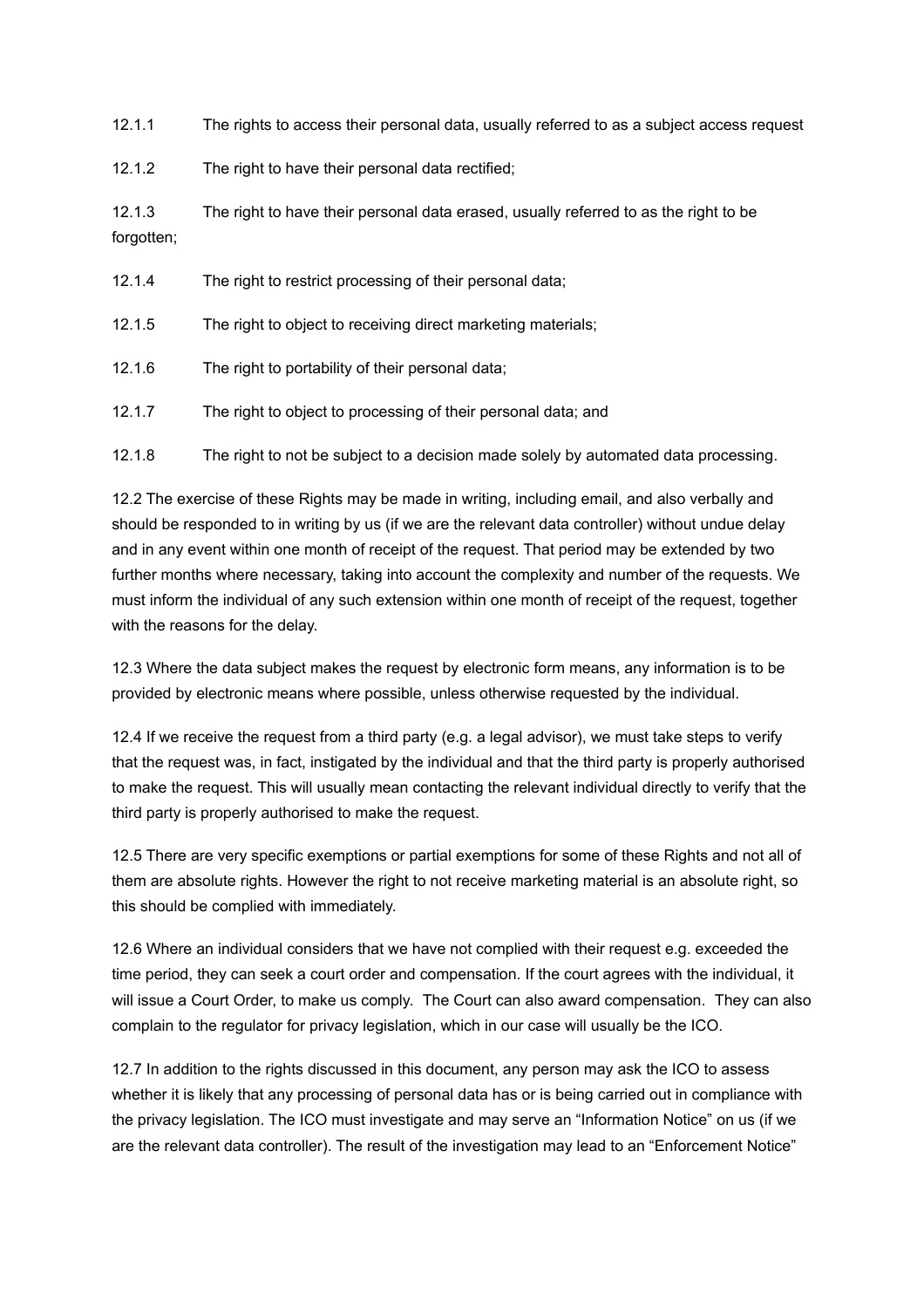being issued by the ICO. Any such assessments, information notices or enforcement notices should be sent directly to our Club Secretary from the ICO.

12.8 In the event of a member receiving such a notice, they must immediately pass the communication to our Club Secretary.

### 13. **Notification and response procedure**

13.1 If a Worker has a request or believes they have a request for the exercise of a Right, they should:

13.1.1 pass the call to their supervisor/manager. The supervisor/manager should take and record all relevant details and explain the procedure. If possible try to get the request confirmed in writing addressed to our Club Secretary.

13.1.2 inform our Club Secretary of the request.

13.2 If a letter or fax exercising a Right is received by any Worker they should:

13.2.1 pass the letter to their supervisor/manager;

13.2.2 the supervisor/manager must log the receipt of the letter with our Club Secretary and send a copy of it to them; and

13.2.3 our Club Secretary will then respond to the data subject on our behalf.

13.3 If an email exercising a Rights is received by any Worker they should:

13.3.1 pass the email to their supervisor/manager;

13.3.2 the Supervisor/manager must log the receipt of the email with our Club Secretary and send a copy of it to them; and

13.3.3 our Club Secretary will then respond to the data subject on our behalf.

13.4 Our Club Secretary will co-ordinate our response [which may include written material provided by [external legal advisors]]. The action taken will depend upon the nature of the request. The Club Secretary will write to the individual and explain the legal situation and whether we will comply with the request. A standard letter/email from the Club Secretary should suffice in most cases.

13.5 The Club Secretary will inform the relevant management line of any action that must be taken to legally comply. The Club Secretary will co-ordinate any additional activity required by the IT Department to meet the request.

13.6 The manager/senior manager who receives the request will be responsible for ensuring that the relevant response is made within the time period required.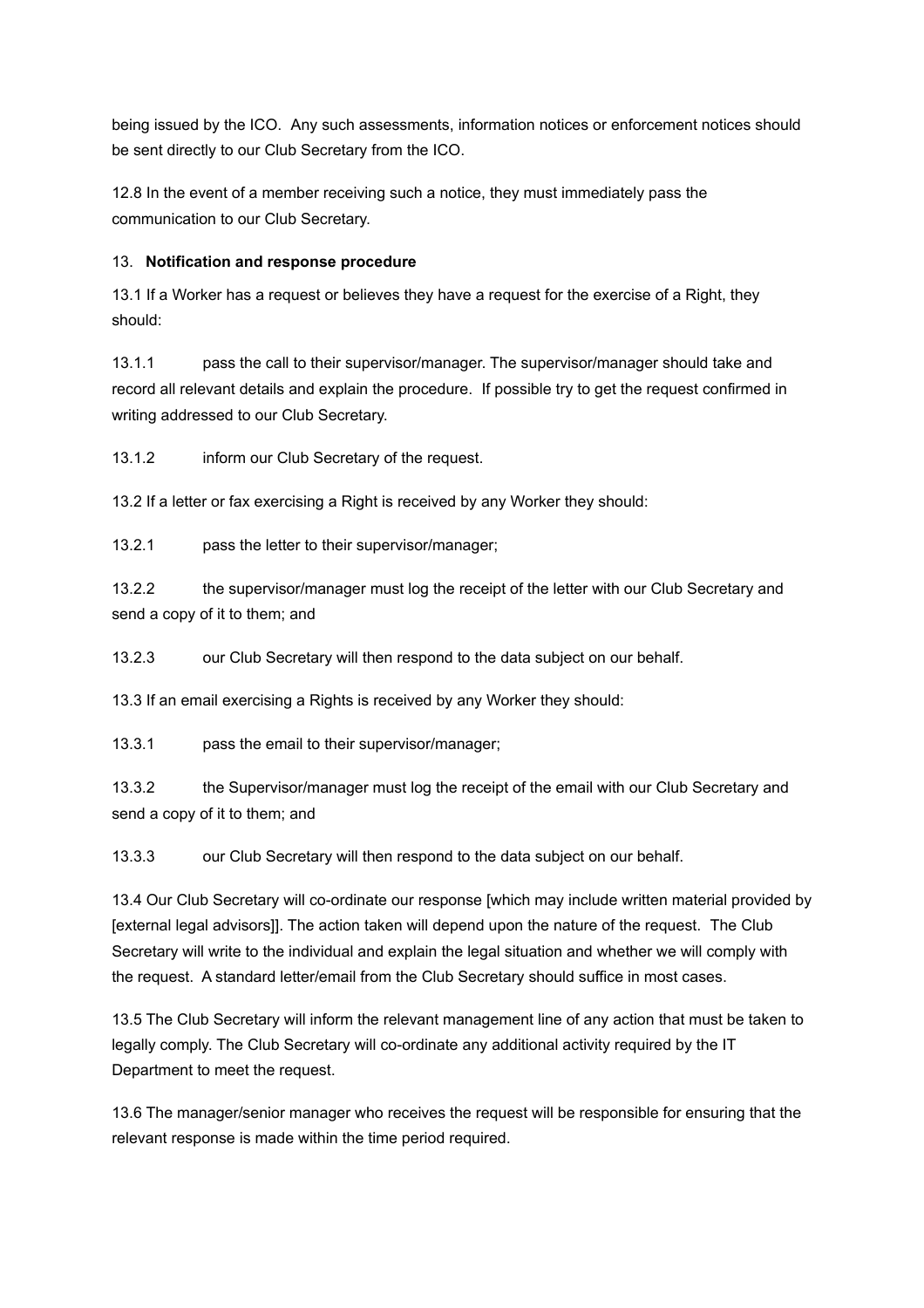13.7 The Club Secretary's reply will be validated by the relevant manager of the department producing the response. For more complex cases, the letter/email to be sent will be checked by [legal advisors].

# 14. **Your main obligations**

14.1 What this all means for you can be summarised as follows:

14.1.1 Treat all personal data with respect;

14.1.2 Treat all personal data how you would want your own personal data to be treated;

14.1.3 Immediately notify your Club Secretary if any individual says or does anything which gives the appearance of them wanting to invoke any rights in relation to personal data relating to them;

14.1.4 Take care with all personal data and items containing personal data you handle or come across so that it stays secure and is only available to or accessed by authorised individuals; and

14.1.5 Immediately notify the Club Secretary if you become aware of or suspect the loss of any personal data or any item containing personal data. For more details on this see our separate Data Breach Policy which applies to all our Volunteers regardless of their position or role in our organisation.

# 15. **Your activities**

15.1 Data protection laws have different implications in different areas of our organisation and for different types of activity, and sometimes these effects can be unexpected.

15.2 You must consider what personal data you might handle, consider carefully what data protection law might mean for you and your activities, and ensure that you comply at all times with this policy.

# 16. **Practical matters**

16.1 Whilst you should always apply a common sense approach to how you use and safeguard personal data, and treat personal data with care and respect, set out below are some examples of dos and don'ts:

16.1.1 Do not take personal data out of the organisation's premises (unless absolutely necessary).

16.1.2 Only disclose your unique logins and passwords for any of our IT systems to authorised personnel (e.g. IT) and not to anyone else.

16.1.3 Never leave any items containing personal data unattended in a public place, e.g. on a train, in a café, etc and this would include paper files, mobile phone, laptops, tablets, memory sticks etc.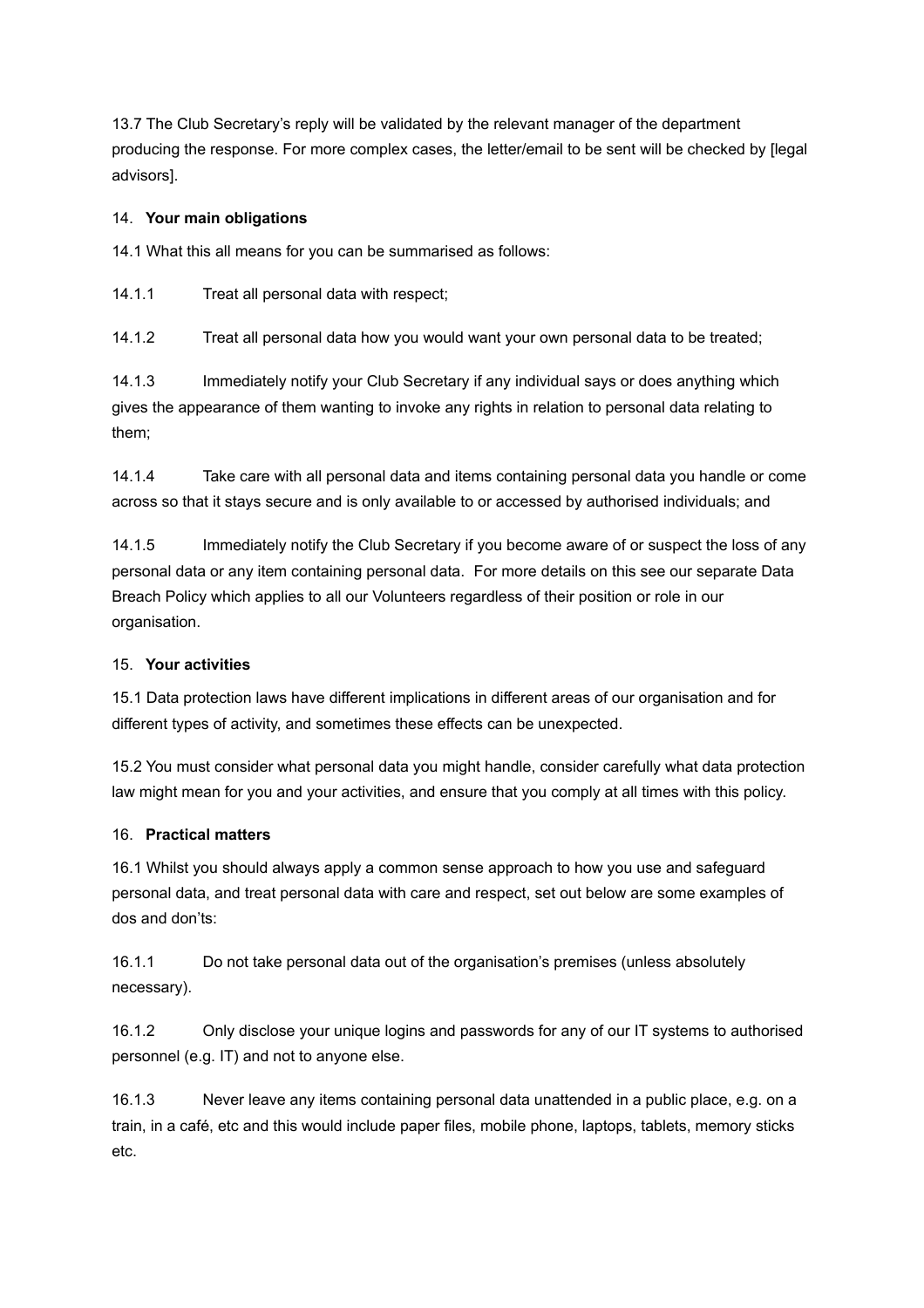16.1.4 Never leave any items containing personal data in unsecure locations, e.g. in car on your drive overnight and this would include paper files, mobile phone, laptops, tablets, memory sticks etc.

16.1.5 If you are staying at a hotel then utilise the room safe or the hotel staff to store items containing personal data when you do not need to have them with you.

16.1.6 Do encrypt laptops, mobile devices and removable storage devices containing personal data.

16.1.7 Do lock laptops, files, mobile devices and removable storage devices containing personal data away and out of sight when not in use.

16.1.8 Do password protect documents and databases containing personal data.

16.1.9 Never use removable storage media to store personal data unless the personal data on the media is encrypted.

16.1.10 When picking up printing from any shared printer always check to make sure you only have the printed matter that you expect, and no third party's printing appears in the printing.

16.1.11 Use confidential waste disposal for any papers containing personal data, do not place these into the ordinary waste, place them in a bin or skip etc, and either use a confidential waste service or have them shredded before placing them in the ordinary waste disposal.

16.1.12 Do dispose of any materials containing personal data securely, whether the materials are paper based or electronic.

16.1.13 When in public place, e.g. a train or café, be careful as to who might be able to see the information on the screen of any device you are using when you have personal information on display. If necessary move location or change to a different task.

16.1.14 Do ensure that your screen faces away from prying eyes if you are processing personal data, even if you are working in the office. Personal data should only be accessed and seen by those who need to see it.

16.1.15 Do challenge unexpected visitors or employees accessing personal data.

16.1.16 Do not leave personal data lying around, store it securely.

16.1.17 When speaking on the phone in a public place, take care not to use the full names of individuals or other identifying information, as you do not know who may overhear the conversation. Instead use initials or just first names to preserve confidentiality.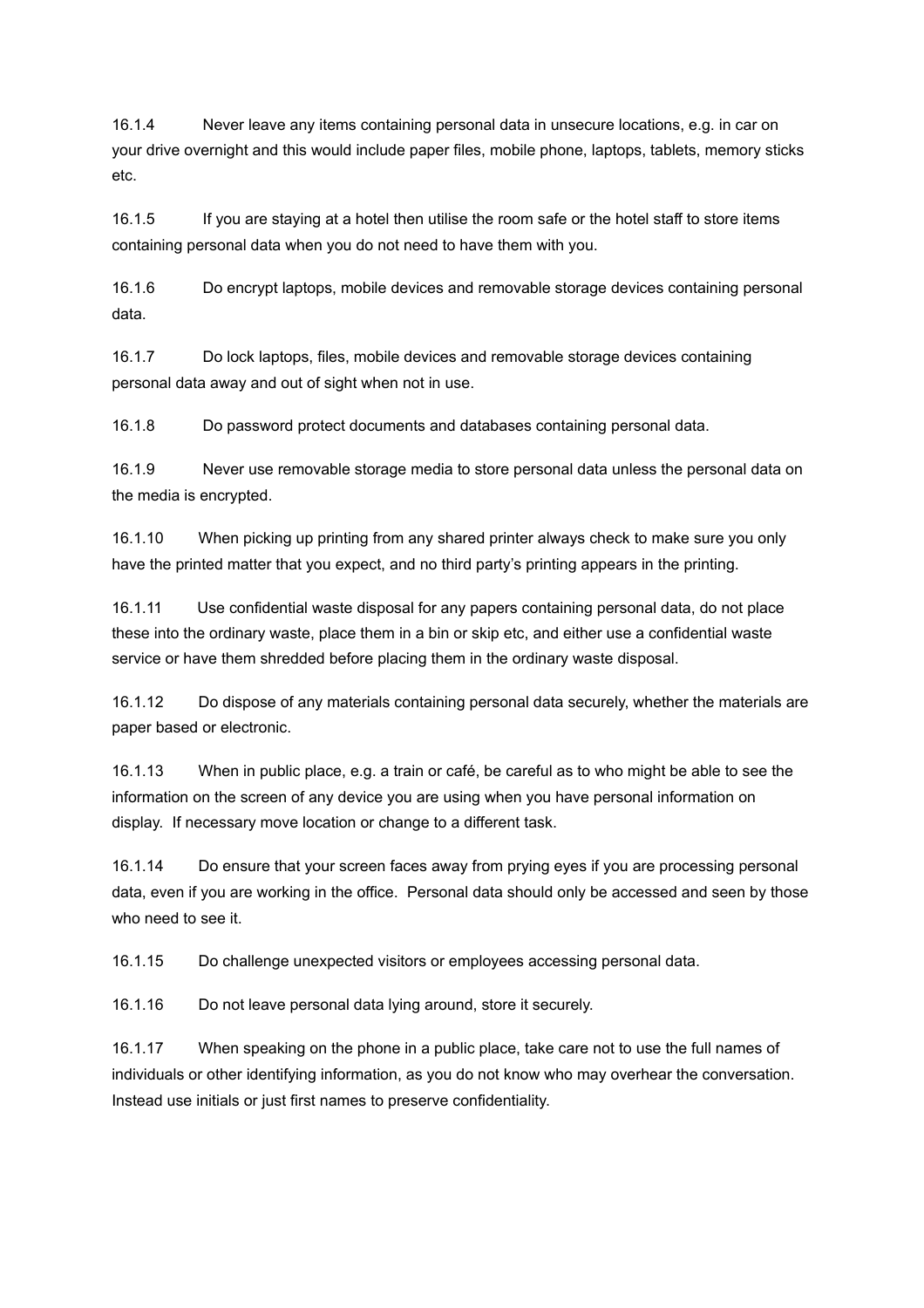16.1.18 If taking down details or instructions from a customer in a public place when third parties may overhear, try to limit the information which may identify that person to others who may overhear in a similar way to if you were speaking on the telephone.

16.1.19 Never act on instructions from someone unless you are absolutely sure of their identity and if you are unsure then take steps to determine their identity. This is particularly so where the instructions relate to information which may be sensitive or damaging if it got into the hands of a third party or where the instructions involve money, valuable goods or items or cannot easily be reversed.

16.1.20 Do not transfer personal data to any third party without prior written consent of your Club **Secretary** 

16.1.21 Do notify your line manager or our Club Secretary immediately of any suspected security breaches or loss of personal data.

16.1.22 If any personal data is lost, or any devices or materials containing any personal data are lost, report it immediately to our Club Secretary For more details on this see our separate Data Breach Policy which applies to all our Volunteers regardless of their position or role in our organisation.

16.2 However you should always take a common sense approach, and if you see any areas of risk that you think are not addressed then please bring it to the attention of our Club Secretary

# 17. **Foreign transfers of personal data**

17.1 Personal data must not be transferred outside the European Economic Area (**EEA**) unless the destination country ensures an adequate level of protection for the rights of the data subject in relation to the processing of personal data or we put in place adequate protections. This is mainly relevant to data held and accessed in Cloud-based services as well as some data processing the club may outsource like payroll processing or performance data analysis. An example may be our use of Team Unify cloud-based software, for which protections are described here: https:// [www.teamunify.com/swim-team-management-software/#](https://www.teamunify.com/swim-team-management-software/#)

17.2 These protections may come from special contracts we need to put in place with the recipient of the personal data, from them agreeing to be bound by specific data protection rules or due to the fact that the recipients own country's laws provide sufficient protection.

17.3 These restrictions also apply to transfers of personal data outside of the EEA even if the personal data is not being transferred outside of our organisation.

17.4 You must not under any circumstances transfer any personal data outside of the EEA without your line manager's or the Club Secretary's prior written consent.

17.5 We will also need to inform data subjects of any transfer of their personal data outside of the UK and may need to amend their privacy notice to take account of the transfer of data outside of the EEA.